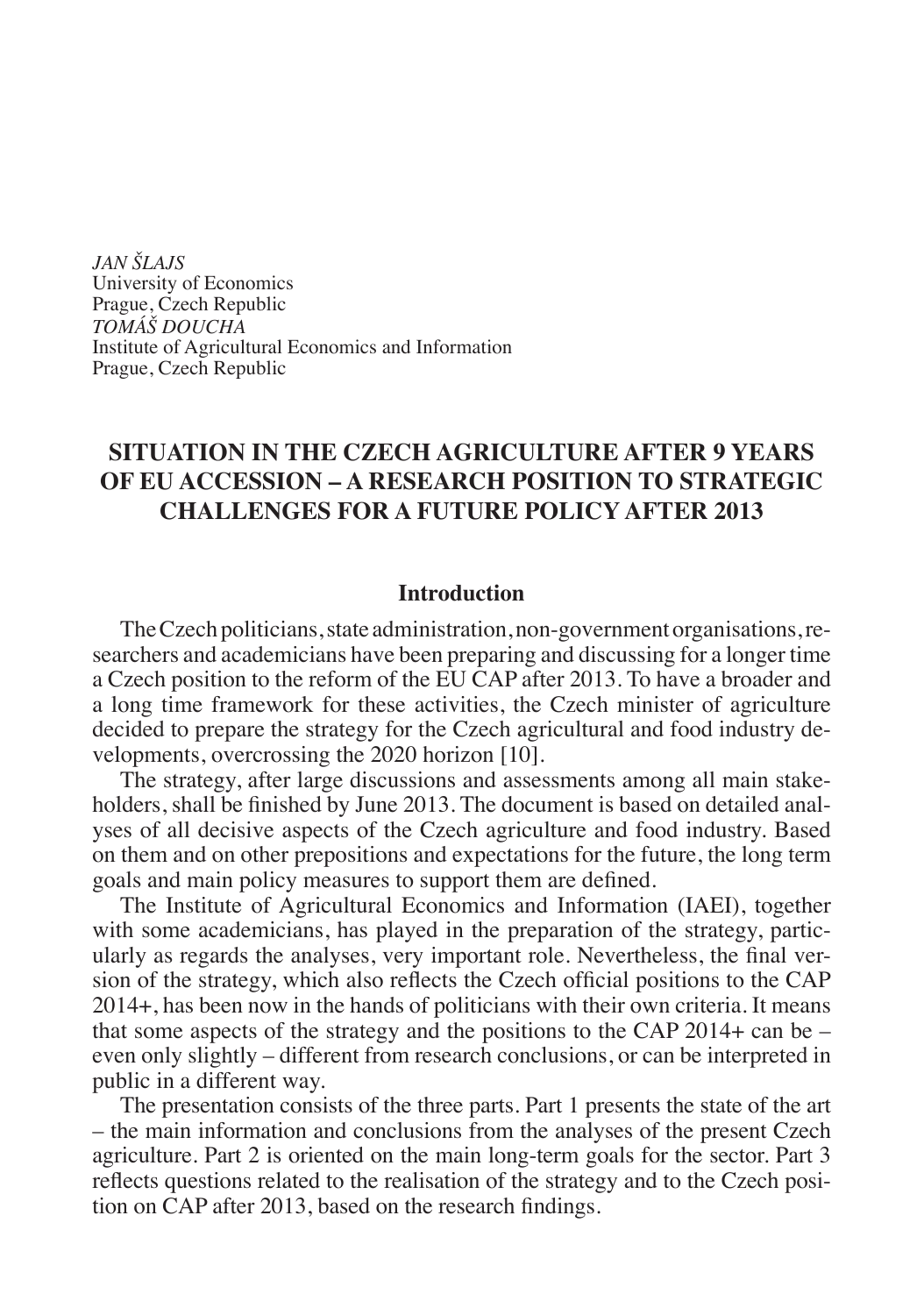# **The main characteristics of the present Czech agriculture – a critical assessment from research point of view1**

Besides market and weather conditions, a decisive factor shaping the development of the Czech agriculture after EU accession in 2004 has been the Czech agricultural policy, the volume and the structure of its supports. The main figures on the supports from the side of taxpayers are shown in table 1.

**Supports for agriculture and food industry**

Table 1

|                                        | Supports for agriculture and food muustry |       |                   |       |                    |       |                    |       |                            |        |  |
|----------------------------------------|-------------------------------------------|-------|-------------------|-------|--------------------|-------|--------------------|-------|----------------------------|--------|--|
| <b>Supports</b>                        | $2001 - 3$<br>average                     |       | 2004-7<br>average |       | 2008-10<br>average |       | 2011-12<br>average |       | Index                      |        |  |
|                                        | <b>CZK</b><br>mil.                        | $\%$  | CZK<br>mil.       | $\%$  | CZK<br>mil.        | $\%$  | <b>CZK</b><br>mil. | $\%$  | $2011 - 12/$<br>$2001 - 3$ |        |  |
| Total                                  | 17933                                     | 100.0 | 30.403            | 100.0 | 38 103             | 100.0 | 37 651             | 100.0 | 210.0                      | X      |  |
| Farms                                  | 12.078                                    | 67.4  | 25 604            | 84.2  | 33 330             | 87.5  | 34 139             | 90.7  | 282.7                      | -134.6 |  |
| <i>income supports</i><br>(incl. LFA)  | 8654                                      | 71.7  | 20.354            | 79.5  | 24 688             | 74.I  | 24 869             |       | 72.8 287.4 101.7           |        |  |
| - <i>investment supports</i>           | 2 1 3 8                                   | 17.7  | 2078              | 8.1   | 3911               | 11.7  | 4 1 5 8            | 12.2  | 194.5                      | 68.8   |  |
| - agro-env. payments                   | 1 2 8 6                                   | 10.6  | 3 1 7 2           | 12.4  | 4 7 3 2            | 14.2  | 5 113              | 15.0  | 397.6 140.7                |        |  |
| Processors                             | 2884                                      | 16.1  | 1 3 4 9           | 4.4   | 972                | 2.6   | 274                | 0.7   | 9.5                        | 4.5    |  |
| Other (including)<br>general services) | 2.971                                     | 16.6  | 3450              | 11.3  | 3 8 0 1            | 10.0  | 3 2 3 9            | 8.6   | 109.0                      | 51.9   |  |

Source: Ministry of Agriculture, IAEI, 2004-2012.

Regardless the sources of the supports (EU, national payments), after EU accession the total supports for farms have increased almost three times, of which mainly income supports and agro-environmental payments. To the contrary, supports for food/processing industry have significantly decreased. However, the main part of these supports especially in the pre-accession period was oriented on the direct supports for biofuel production, which have been changed into supports from consumers and reduced during the next years.

Particularly an enormous growth of income supports for farms, substantially improving their economic situation, have had on the other hand some negative impacts on the performance of the sector.

Main characteristics of the Czech agriculture after 9 years of EU accession are as follows:

The share of the sector (including forestry and fishery) in the GDP has dropped (2011) to 2.05% from 3.37% before the accession. The similar figures relate to the share in the employment (2.62% compared with 4.17%). As a consequence of the higher reduction of employment and in spite of a lower production, the labour productivity in agriculture has been gradually approaching the national average (from the pre-accession 65% to nearly 70% in 2011). Nevertheless, measured by the sum of the production of private and public goods, the agriculture still belongs to the strategic sector of the national economy.

<sup>&</sup>lt;sup>1</sup> This part, based also on [2], updates and broadens the analyses published e.g. in [4].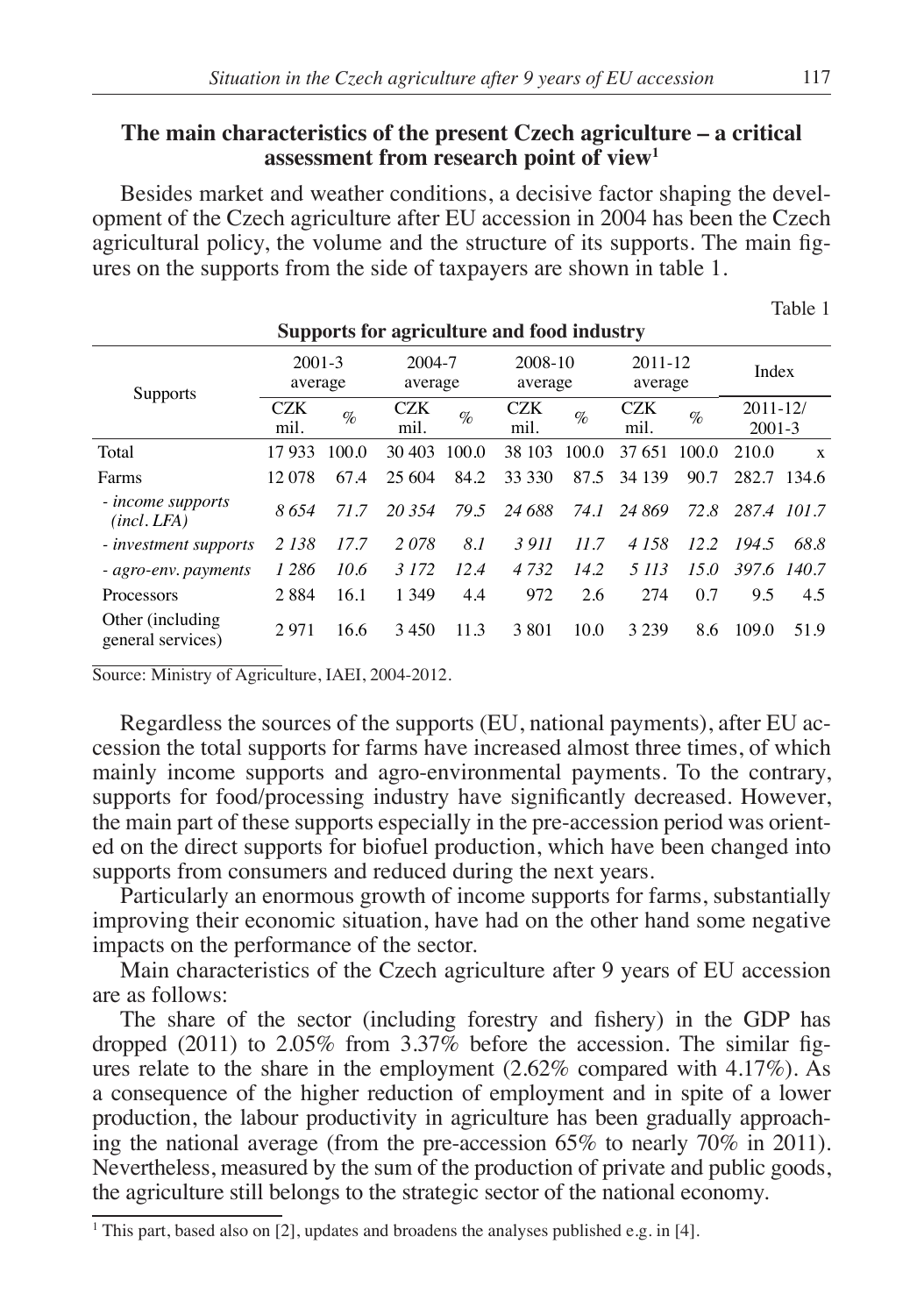The Czech agricultural potential represents roughly 3.5 mil. ha of agricultural land (a.l., according to LPIS), with the share of arable land more than 70%. Compared with the Czech natural and climatic conditions, this share is still extremely high. About 50% of a.l. is located in LFA at present.

The changes in the balances for the main commodities between the actual and pre-accession periods are shown in table 2.

**Balances by commodities**

Table 2

|                    | Dalances by commodities |                   |             |                          |                   |                       |                          |             |                           |                               |                 |                                     |            |               |                               |             |
|--------------------|-------------------------|-------------------|-------------|--------------------------|-------------------|-----------------------|--------------------------|-------------|---------------------------|-------------------------------|-----------------|-------------------------------------|------------|---------------|-------------------------------|-------------|
| Commodity Unit     |                         | 2001-2003 average |             |                          |                   | 2008-20011/12 average |                          |             |                           | Index 2008-20011/12 to 2001-3 |                 |                                     |            |               |                               |             |
|                    |                         | P                 | L           | C                        | E                 | $\%$                  | P                        | 1           | $\mathcal{C}$             | E                             | $\%$            | P                                   | L          | $\mathcal{C}$ | E                             | $\%$        |
| Cereals            | mil.t                   | 6.61              | 0.09        | 6.24                     |                   | 0.48 106.0            | 7.84                     | 0.11        | 5.49                      |                               |                 | 2.25 142.8 118.6 122.2              |            | 88.0          |                               | 468.8 134.7 |
| Rape seeds         | th.t                    | 690.2             | 12.8        |                          |                   |                       | 495.0 206.1 139.4 1066.4 | 54.8        |                           |                               |                 | 757.5 357.9 140.8 154.5 428.1 153.0 |            |               | 173.7 101.0                   |             |
| Sugar              | th. t                   |                   | 521.4 148.1 |                          | 493.5 198.7 105.7 |                       |                          | 461.0 256.6 | 399.2 313.9 115.5         |                               |                 |                                     | 88.4 173.3 | 80.9          | 158.0 109.3                   |             |
| Potatoe            |                         |                   |             | th.t 1026.0 183.4 1086.9 |                   | 24.9 94.4             | 917.5                    |             | 115.0 1095.8 51.5         |                               | 83.7            | 89.4                                |            | 62.7 100.8    | 206.8                         | 88.7        |
| Vegetables         | th.t                    |                   | 349.7 354.1 | 696.0                    | 7.8               | 50.2                  |                          | 256.1 553.6 | 718.8                     | 90.9                          | 35.6            |                                     |            |               | 73.2 156.3 103.3 1165.4       | 70.9        |
| Fruits             | th. t                   |                   | 372.4 116.3 | 426.5                    | 62.2              | 87.3                  |                          | 375.0 182.6 | 481.5 76.2                |                               | 77.9            | 100.7 157.0 112.9                   |            |               | 122.5                         | 89.2        |
| Wine               | th. hl                  |                   |             | 533.3 1042.0 1595.3      | 23.7              | 33.4                  |                          |             | 637.5 1649.3 2159.5 240.5 |                               |                 |                                     |            |               | 29.5 119.5 158.3 135.4 1014.8 | 88.3        |
| Milk               | bln.1                   | 2.69              | 0.24        | 2.06                     |                   | 0.70 130.7            | 2.68                     | 0.84        |                           |                               | 2.20 0.94 122.0 |                                     |            |               | 99.6 350.0 106.8 134.3        | 93.3        |
| Beef               | th.t<br><i>lwe</i>      | 109.5             | 2.4         | 97.4                     |                   | 13.8 112.4            | 95.1                     | 20.7        | 79.4                      |                               | 35.8 119.8      |                                     | 86.8 862.5 |               | 81.5 259.4 106.6              |             |
| Pigs               | th.t<br><i>lwe</i>      | 453.7             | 25.1        | 461.0                    | 35.7              | 98.4                  |                          |             | 295.3 204.2 447.8 52.3    |                               | 66.0            |                                     | 65.1 813.5 |               | 97.1 146.5 67.1               |             |
| Poultry            | th. t<br>lwe            | 232.8             | 23.2        | 242.3                    |                   | 17.7 96.1             | 208.6                    | 87.0        |                           |                               | 238.8 57.4 87.4 |                                     | 89.6 375.0 |               | 98.6 324.3 90.9               |             |
| Eggs               | th.t                    | 171.7             | 4.7         | 168.0                    |                   |                       | 8.4 102.2 145.8          | 33.9        |                           | 164.5 15.2                    | 88.6            |                                     | 84.9 721.3 | 97.9          | 181.0 86.7                    |             |
| Sheep<br>and goats | th.t<br>lwe             | 1.94              | 0.46        | 2.32                     |                   | 0.08 83.6             | 2.10                     | 0.40        | 2.42                      | 0.08                          |                 | 86.9 108.2                          |            | 87.0 104.3    |                               | 100.0 103.9 |

 $P =$  production; I = imports; C = domestic consumption; E = exports; % = level of self-sufficiency. Source: Ministry of Agriculture, IAEI, 2004-2012.

The background of the changes in the commodity balances resides in the changes in the land use and in livestock headage (see table 3).

The large-scale farming as a heritage from the socialistic regime has been still prevailing. The land use concentration in hundreds of large farms is accompanied by thousands of small and medium size mostly family farms, forming a typical dual structure (see table 4).

The average size of Czech farms, regardless of the sources and methods of its calculation, exceeds highly the EU average. Nevertheless, some structural changes are visible after EU accession: a growing share of the smaller farms in the land use and a diminishing importance of cooperatives to the benefit of companies. Particularly during the last years extremely large farms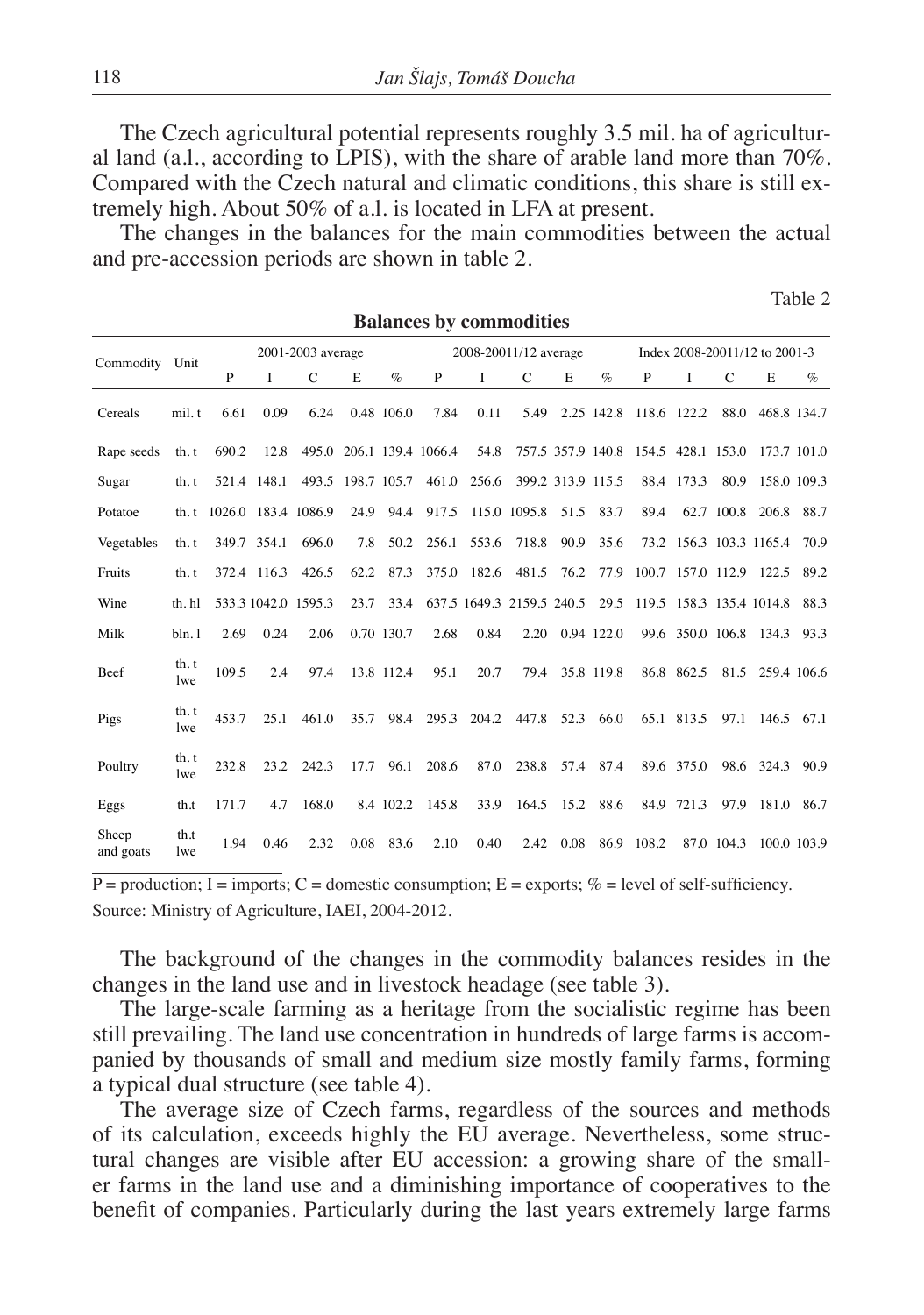| $(20,000-100,000)$ has have been founded, regardless of their fragmentation into |  |  |
|----------------------------------------------------------------------------------|--|--|
| property joined smaller units.                                                   |  |  |

| Changes in the land use and livestock heads |           |            |             |       |  |  |  |  |
|---------------------------------------------|-----------|------------|-------------|-------|--|--|--|--|
| Crops, livestock category                   | Unit      | $Ø$ 3-2001 | $Ø$ 11-2010 | Index |  |  |  |  |
| Cereals                                     | th. ha    | 1547.1     | 1471.0      | 95.1  |  |  |  |  |
| - wheat                                     | th. ha    | 808.1      | 848.0       | 104.9 |  |  |  |  |
| - barley                                    | th. ha    | 512.0      | 381.0       | 74.4  |  |  |  |  |
| - maize                                     | th. ha    | 67.6       | 112.0       | 165.6 |  |  |  |  |
| Pulses                                      | th. ha    | 34.7       | 26.8        | 77.3  |  |  |  |  |
| Potatoe                                     | th. ha    | 48.2       | 34.4        | 71.3  |  |  |  |  |
| Sugar beet                                  | th. ha    | 77.5       | 49.8        | 64.2  |  |  |  |  |
| Feed crops on arable land                   | th. ha    | 571.3      | 408.2       | 71.5  |  |  |  |  |
| Oil seeds                                   | th. ha    | 422.5      | 477.4       | 113.0 |  |  |  |  |
| Flax                                        | th. ha    | 6.2        | 0.1         | 2.2   |  |  |  |  |
| Vegetables                                  | th. ha    | 20.4       | 13.8        | 67.8  |  |  |  |  |
| Permanent crops                             | th. ha    | 46.9       | 55.0        | 117.2 |  |  |  |  |
| Grassland                                   | th. ha    | 895.0      | 924.5       | 103.3 |  |  |  |  |
| Dairy cows                                  | th. heads | 497.0      | 373.5       | 75.2  |  |  |  |  |
| Suckler cows                                | th. heads | 102.0      | 177.9       | 174.4 |  |  |  |  |
| Pigs                                        | th. heads | 3424.7     | 1664.0      | 48.6  |  |  |  |  |
| Sheep and goats                             | th. heads | 95.7       | 215.0       | 224.7 |  |  |  |  |
| Poultry                                     | th. heads | 28561.7    | 20971.0     | 73.4  |  |  |  |  |

Source: Ministry of Agriculture, IAEI, 2004-2012.

Table 4

|                            |       | Share in number |       |         | Share in agricultural land |         |  |  |  |  |  |  |  |
|----------------------------|-------|-----------------|-------|---------|----------------------------|---------|--|--|--|--|--|--|--|
| Legal form                 | 1995  | 2005            | 2012  | 1995    | 2005                       | 2012    |  |  |  |  |  |  |  |
| Farms as physical entities | 89.7  | 90.3            | 87.2  | 23.2    | 29.0                       | 29.8    |  |  |  |  |  |  |  |
| Farms as legal entities    | 10.3  | 9.7             | 12.8  | 76.8    | 71.0                       | 70.2    |  |  |  |  |  |  |  |
| - companies                | 5.2   | 7.2             | 10.2  | 28.1    | 46.1                       | 49.0    |  |  |  |  |  |  |  |
| - coops                    | 4.8   | 2.2             | 2.0   | 47.0    | 24.0                       | 20.4    |  |  |  |  |  |  |  |
| Total $(\%)$               | 100.0 | 100.0           | 100.0 | 100.0   | 100.0                      | 100.0   |  |  |  |  |  |  |  |
| Total: farms (ha)          | 23215 | 25855           | 25986 | 3544036 | 3543820                    | 3503629 |  |  |  |  |  |  |  |

# **Structure of Czech farms (with more than 3 ha)**

Source: Agrocensus, Czech Statistical Office.

As regards the economy of the farm sector (see table 5), two separate developments can be recognized: the economic situation of farms has been substantially improving (see changes in the operational surplus – "profit" – of the sector and in incomes from factors/AWU), to be almost three times higher compared with the pre-accession period. This corresponds with the increase of supports. On the other hand, the real efficiency of farms has been deterio-

Table 3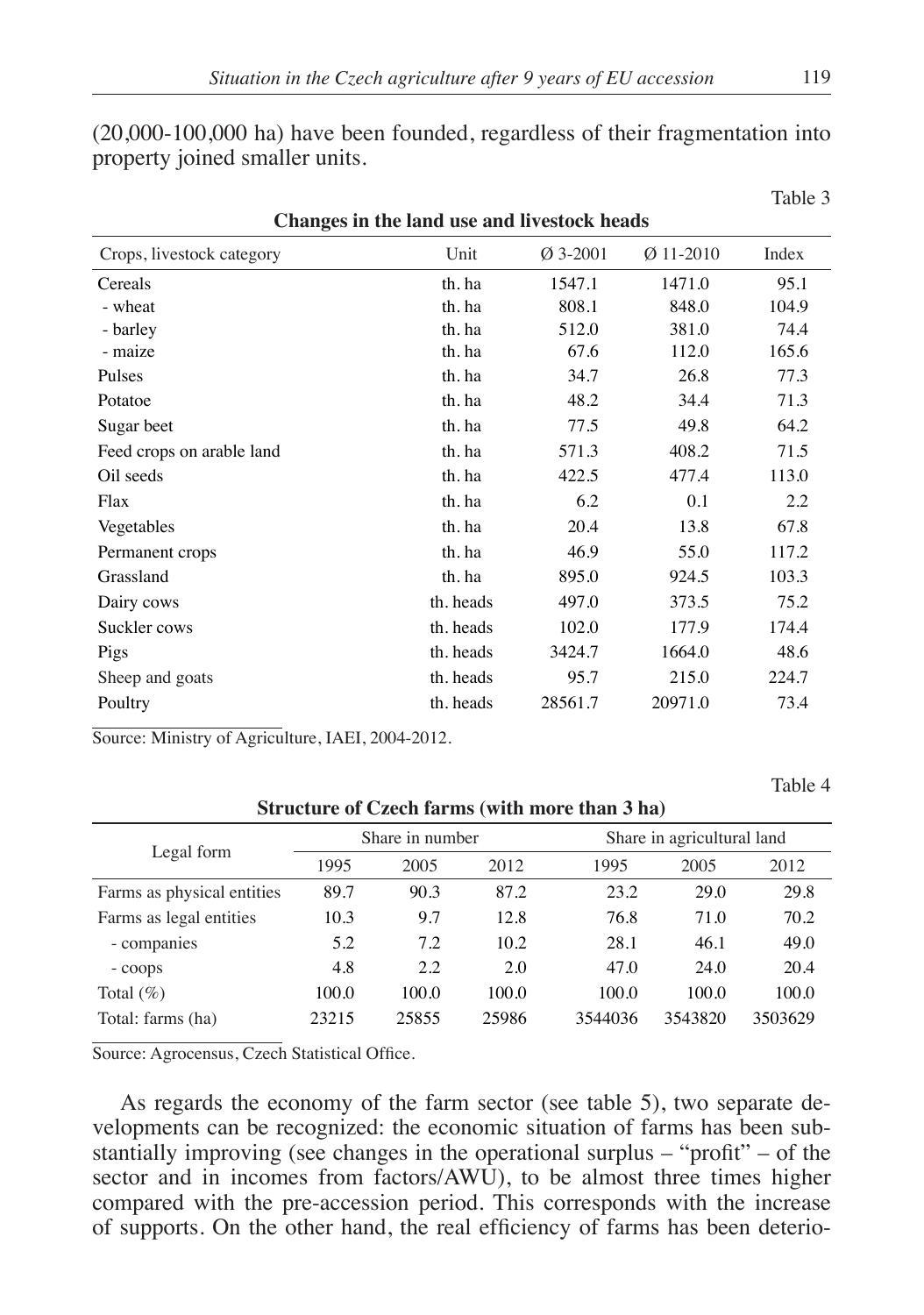rating (see e.g. the interim consumption/production indicator more than 70% compared with the EU average around 60%). The production/ha is very low (the EU average is almost double). The share of supports both in production and in incomes from factors/AWU is very high, significantly higher than the EU average (the increase in the latter indicator from about 30% in the pre-accession period to more than 70% in the last years, compared with 41% as the EU average). A harmful dependence of farms on support is visible, influencing behaviour of farms and supressing a needed further growth in effectiveness and in restructuring in the sector.

Table 5

| <b>Economic indicators of the Czech agriculture</b>      |          |                       |                    |                              |  |  |  |  |
|----------------------------------------------------------|----------|-----------------------|--------------------|------------------------------|--|--|--|--|
| Specification                                            | Unit     | $2001 - 3$<br>average | 2010-12<br>average | Index 2010-12/<br>$2001 - 3$ |  |  |  |  |
| Total supports from public sources <sup>a</sup>          | mil. CZK | 12078                 | 34279              | 283.8                        |  |  |  |  |
| - operational supports                                   | mil. CZK | 9939                  | 30135              | 303.2                        |  |  |  |  |
| - investment supports                                    | mil. CZK | 2139                  | 4144               | 193.7                        |  |  |  |  |
| Production/ha                                            | th. CZK  | 28.3                  | 32.7               | 115.4                        |  |  |  |  |
| Operational surplus                                      | mil. CZK | $-696.2$              | 13625.8            | X                            |  |  |  |  |
| Incomes from factors/AWU <sup>b</sup>                    | th. CZK  | 151.5                 | 401.3              | 264.9                        |  |  |  |  |
| Interim consumption/production                           | %        | 70.2                  | 73.1               | 104.1                        |  |  |  |  |
| Share of operational supports in production              | $\%$     | 6.3                   | 24.4               | 387.3                        |  |  |  |  |
| Share of operational supports in incomes<br>from factors | $\%$     | 26.7                  | 65.1               | 243.7                        |  |  |  |  |
| Number of workers (AWU)                                  | th. AWU  | 158.6                 | 106.9              | 67.4                         |  |  |  |  |

<sup>a</sup> Without the so-called general services (research, education, extension services, etc.).

b Net Value Added plus operational supports minus production taxes.

Source: Ministry of Agriculture, IAEI, 2004-2012; Economic Accounts for Agriculture (Czech Statistical Office).

The average and global values of the indicators mask a huge dispersion across the farm categories and among individual commodities (see also table 6 and [7]). From the point of view of the economic situation, the two categories and regions are real "winners": (a) large farms in LFA with very extensive suckler cows breeding; (b) large farms in plains oriented prevailingly on a relatively simple production of cereals and rape seeds. On the contrary, there are plenty of less effective farms surviving due to high supports.

The differences in the economic situation on farms are mainly caused by the economically improper, unbalanced distribution of income supports (direct payments, LFA payments), ranging from CZK 6,000-18,000 per ha.

However, the prevailing farming systems together with a large (even though decreasing) share of leased land on farms (about 70% in average today), orientation of supports and their conditioning have been generating serious problems in relations between agriculture and environment.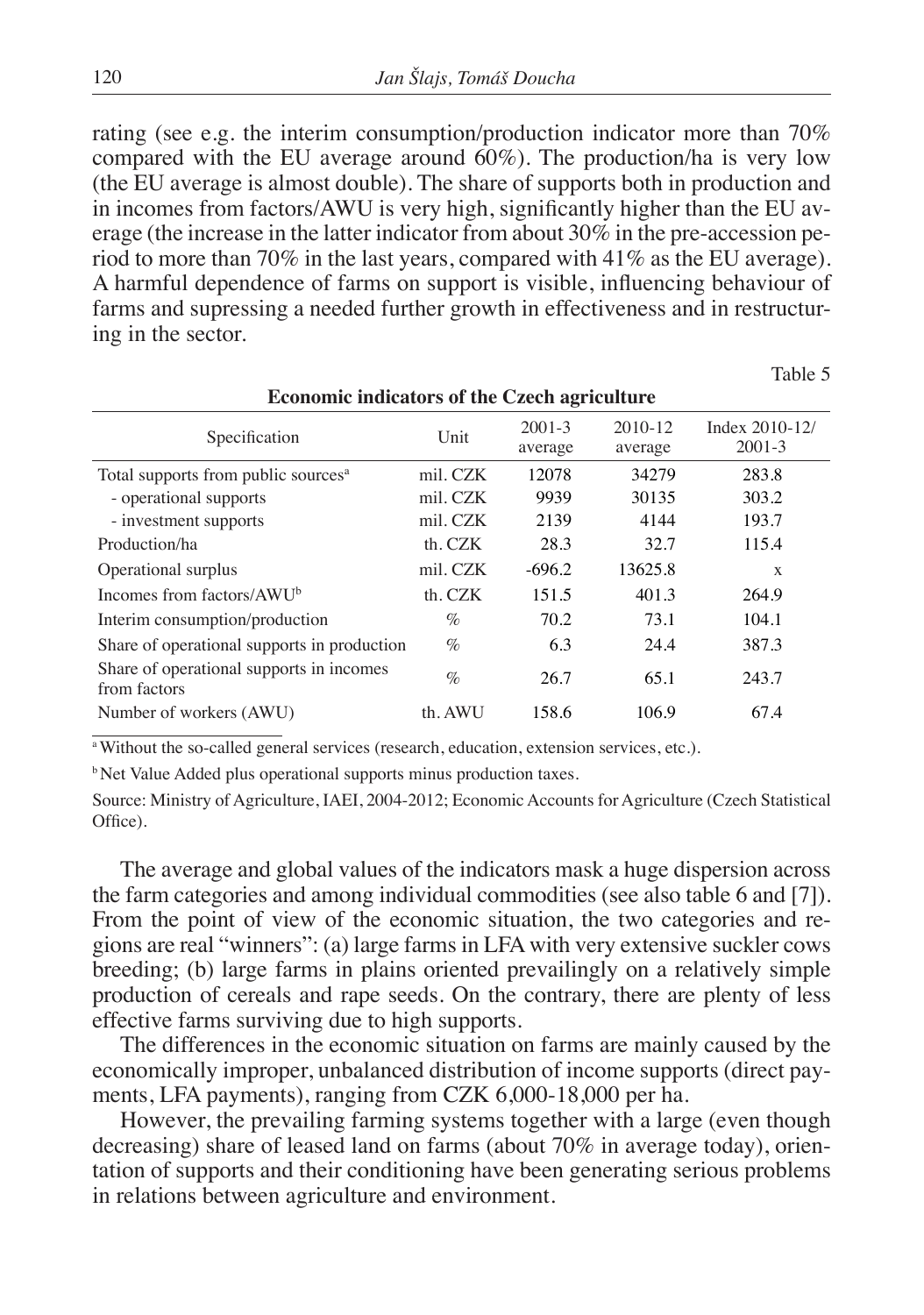| Dispersion of promability on the Czech farms by commodities and in total |            |               |             |            |  |  |  |  |  |
|--------------------------------------------------------------------------|------------|---------------|-------------|------------|--|--|--|--|--|
| Commodity                                                                | Best $1/3$ | Average $1/3$ | Worst $1/3$ | CR average |  |  |  |  |  |
| Wheat                                                                    | 74.9       | 39.4          | 17.3        | 42.3       |  |  |  |  |  |
| Barley                                                                   | 119.1      | 55.0          | 24.2        | 68.4       |  |  |  |  |  |
| Rape seed                                                                | 49.3       | 18.7          | 1.0         | 21.7       |  |  |  |  |  |
| Sugar beet                                                               | 61.0       | 42.1          | 15.4        | 41.2       |  |  |  |  |  |
| Potatoe                                                                  | 33.9       | $-6.8$        | $-14.1$     | $-3.3$     |  |  |  |  |  |
| Apples                                                                   | $-23.3$    | $-26.7$       | $-42.2$     | $-29.5$    |  |  |  |  |  |
| Milk                                                                     | 27.3       | 9.1           | $-8.3$      | 14.3       |  |  |  |  |  |
| Beef                                                                     | $-1.9$     | $-11.6$       | $-24.2$     | $-13.0$    |  |  |  |  |  |
| Suckler cows                                                             | 70.3       | 5.7           | $-24.3$     | 20.2       |  |  |  |  |  |
| Pigs                                                                     | $-15.6$    | $-23.4$       | $-32.8$     | $-13.3$    |  |  |  |  |  |
| Poultry                                                                  | 0.6        | $-9.8$        | $-22.7$     | $-3.0$     |  |  |  |  |  |
| Income from factors/AWU (000 CZK)                                        | 668        | 354           | 142         | 383        |  |  |  |  |  |

**Dispersion of profitability on the Czech farms by commodities and in total<sup>a</sup>**

 $a$ Profitability: [(revenues + supports)/costs] – 100. The survey results distributed to the one thirds. Source: IAEI survey on costs 2008-10; FADN-CZ 2010.

The impact of agriculture on the environment is mostly negative and it has been for a long time deteriorating [6]:

- 1. One of the main problems is the degradation of the soil quality, especially due to water and wind erosion, soil compression and loss of humus (also as a consequence of the large livestock reduction). The every-year damages owing to losses of top-soil, decrease of yields, siltation of water flows, property damages, etc. are estimated to about CZK 4-10 billion.
- 2. Prevailing farming practices negatively influence the water regime in the landscape and water quality. A significant share of surface and underground water is still contaminated by nutrients and chemicals. Water very quickly flows off the Czech region and due to a large reduction of landscape "green elements" the agricultural area does not fill its functions in the water retention. A higher risks and damages related to more frequent periods of droughts and floods, increased even by climate change, are "every year story".
- 3. Farm and land use practices on very large fields negatively influence biodiversity, especially as regards invertebrates, birds and other kinds of small animals (e.g. the number of partridges was reduced by 82% since 1982).
- 4. Greenhouse gas emissions are relatively high compared with other EU countries; the fixation of CO<sub>2</sub> has not by far reached its potential.

On the other hand, the agricultural area especially during the last years is intensively linked with the production of renewable energies. About one third of the rape seed production and a share of sugar beet and cereals production is used for biofuel. On farms, about 300 biogas stations are producing electricity. However, the present way of the production of renewable energies, supported by the policy, heavily contributes to negative impacts of agriculture to environment

Table 6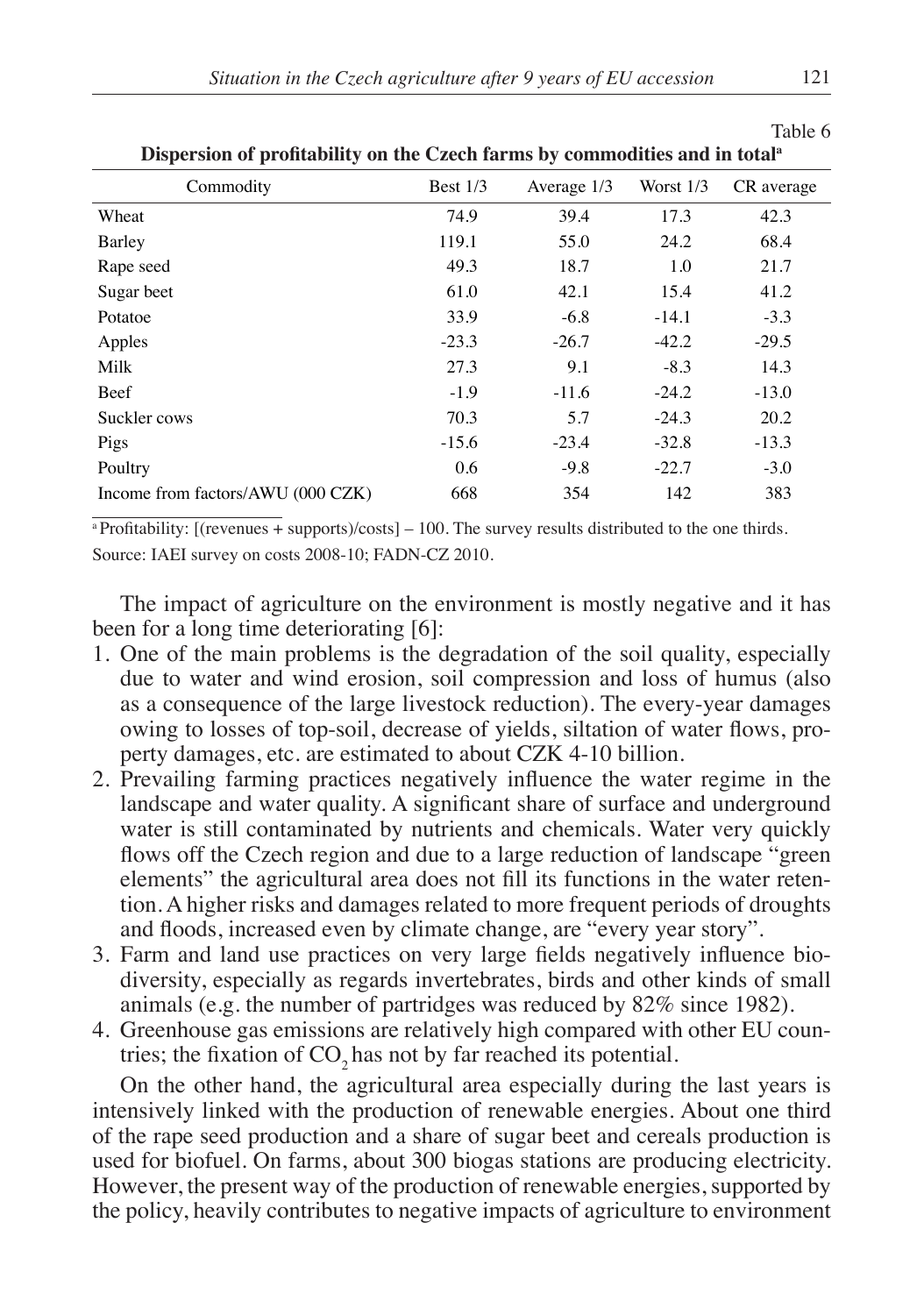and landscape. Nevertheless, the potential of agriculture in this field is still high and should be in different ways utilised. Caused also by still low effectiveness of the Czech food industry (particularly in the primary processing), there is a permanent tendency in the increasing exports of agricultural raw materials and in the increasing imports of processed products (sometimes even though produced from the Czech exported products). These facts are documented in table 7.

Table 7

|                                                     |                | Commodity su acture or the Czech agricultural trade balance (bill Cziry |                    |        |  |  |  |  |  |  |
|-----------------------------------------------------|----------------|-------------------------------------------------------------------------|--------------------|--------|--|--|--|--|--|--|
| Selected commodity aggregates                       | <b>KN</b>      | $2001 - 3$<br>average                                                   | 2010-12<br>average | Index  |  |  |  |  |  |  |
| Live animals                                        | 0 <sub>1</sub> | 1.08                                                                    | 3.78               | 350.0  |  |  |  |  |  |  |
| Meat and fish, including processed products         | 02, 03, 16     | $-2.56$                                                                 | $-16.61$           | 648.8  |  |  |  |  |  |  |
| Milk, dairy products, eggs                          | 04             | 3.11                                                                    | 3.01               | 96.8   |  |  |  |  |  |  |
| Fruits and vegetables, including processed products | 07, 08, 20     | $-14.08$                                                                | $-21.34$           | 151.6  |  |  |  |  |  |  |
| Cereals                                             | 10             | 0.38                                                                    | 8.82               | 2321.1 |  |  |  |  |  |  |
| Mill products, malt, starches                       | 11             | 1.58                                                                    | 1.82               | 115.2  |  |  |  |  |  |  |
| Oil seeds                                           | 12             | 2.13                                                                    | 2.29               | 107.5  |  |  |  |  |  |  |
| Oils nad fats                                       | 15             | $-2.05$                                                                 | $-0.12$            | 5.9    |  |  |  |  |  |  |
| Sugars and sweets                                   | 17             | 1.23                                                                    | 2.07               | 168.3  |  |  |  |  |  |  |
| Feed                                                | 23             | $-5.06$                                                                 | $-2.81$            | 55.5   |  |  |  |  |  |  |
|                                                     |                |                                                                         |                    |        |  |  |  |  |  |  |

**Commodity structure of the Czech agricultural trade balance (bil. CZK)**

Source: Czech Statistical Office – Database of trade.

In summary, general characteristics of the present Czech agriculture can be expressed as "prevailingly costly extensive farming", oriented mainly on commodities with a lower demand on quantity and quality of labour and management. The competitiveness of these commodities (cereals, rape seeds, sugar beet) on the EU single market is relatively high. Mainly due to high coupled direct payments, the economy of dairy and suckler cows breeding is also sufficient to produce surpluses. To the contrary, the economy of poultry and particularly pigs is poor, leading to a large reduction in their production. As a consequence of more factors, there is a rapid and stable decrease especially in livestock, vegetable and fruit production. This development has not only negative impact on rural employment and trade, but also on the land use, soil quality and water regimes.

## **Strategic goals for the Czech agriculture**

Based on the analyses of the development of the Czech agriculture after the EU accession and its functioning on the EU single market, the following long term strategic goals from the research position can be derived<sup>2</sup>:

• to substantially improve the quality of the agricultural soil, water regimes and other environmental aspects related to agriculture as the decisive condition to maintain long-term production potential and in this way to contribute

<sup>&</sup>lt;sup>2</sup> The strategic goals, based on the research findings and presented in the official document of the Czech Ministry of Agriculture, are defined slightly differently, particularly as regards their priorities.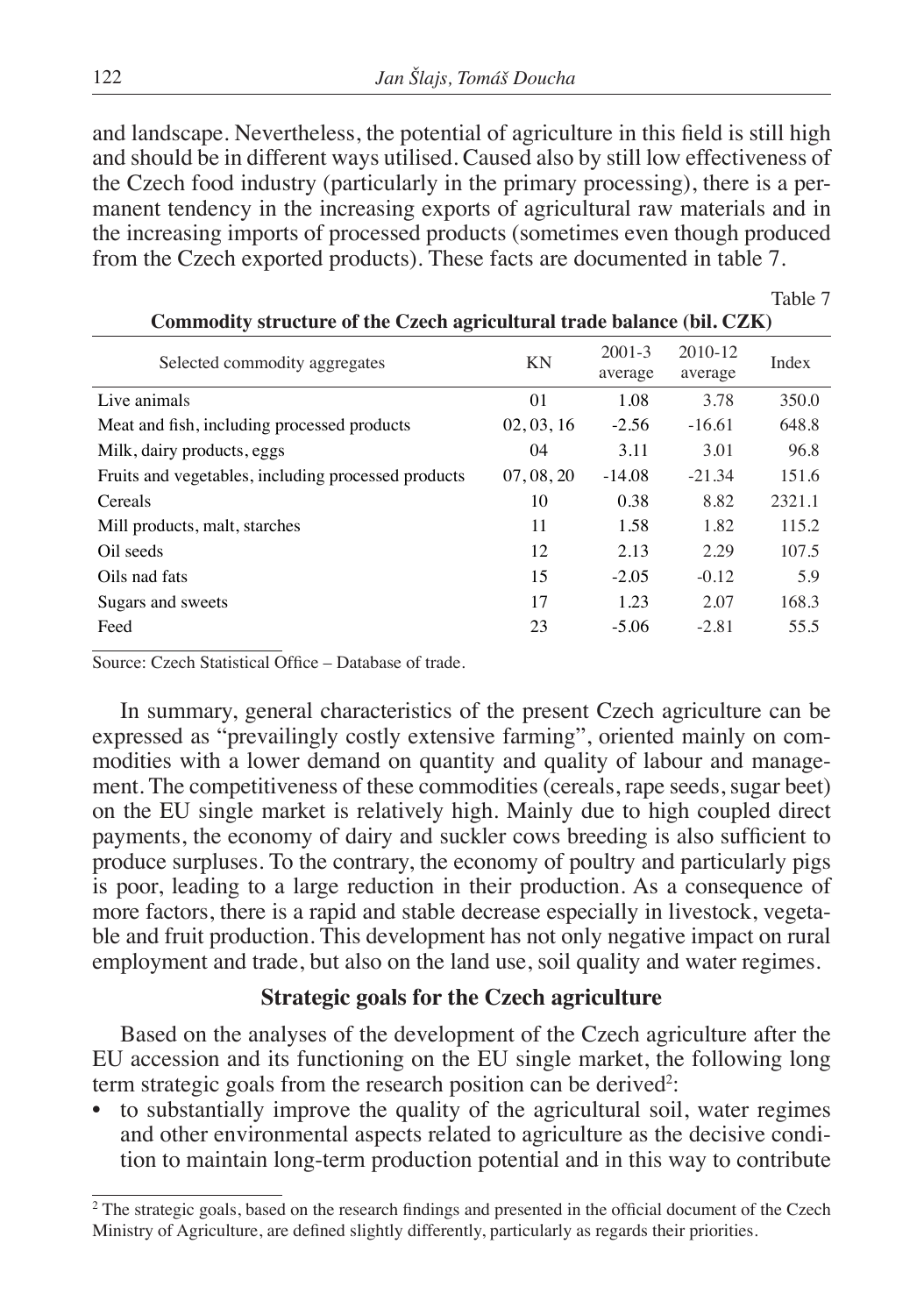to the national, European and global food security and smoothing risks in agriculture as well;

- to increase effectiveness and competitiveness of the Czech farms *via* and through their reasonable modernisation and all aspects of innovations, based also on a better transfer of research and knowledge to farms;
- to eliminate the differences in the economy of farms issuing from an unbalanced allocation of income supports;
- to increase the role of agriculture in production of renewable energy and in this way to contribute to "energy self-sufficiency" of the Czech Republic;
- to improve relations between the agricultural and rural developments, particularly with new job opportunities in rural areas through orientation of farms on more labour demanding activities and their diversification.

# **Research position to the CAP reform after 2013 respecting the strategic goals**

Regardless up to now unsettled final appearance and parameters of the CAP reform after 2013 on the European level, discussions about the CAP changes and the preparations of the required documents (e.g. for the RDP) have been continuing in the Czech Republic. It must be respected that a final Czech position would be a real political decision, based also on the position of many non-governmental organisations as stakeholders.

Nevertheless, the role of the economic research is irreplaceable in this process. The following part presents the research positions to the main aspects of the CAP reform, which need not necessarily be in full compliance with final official governmental positions, of course, but being in compliance with the presented analyses of the present situation of the Czech agriculture and the long- -term strategic goals.

With regards to the individual strategic goals, the Czech position from the research point of view should support the following measures in the future CAP and in the future Czech agricultural policy.

## **Improvement of relations of agriculture to environment**

Application of stricter Good Agricultural and Environmental Conditions (GAEC) in the cross compliance, especially with respect to problems in the soil  $erosion<sup>3</sup>$ .

Full application of the greening components in direct payments, but respecting the Czech farm structure and the size of farms. It means e.g. the application of the greening only on farms exceeding 20 ha. It is approved by the supposition that the main environmental damages are generated on bigger farms and the "greening barriers" for them can produce a decisive mass of the positive environmental externalities.

The implementation of all proper agro-environmental measures in the RDP with a higher level of their stimulation (payments), but with stricter and mea-

<sup>&</sup>lt;sup>3</sup> The Ministry of Environment suggests also the reduction of the acreage of fields to about 50 ha at maximum.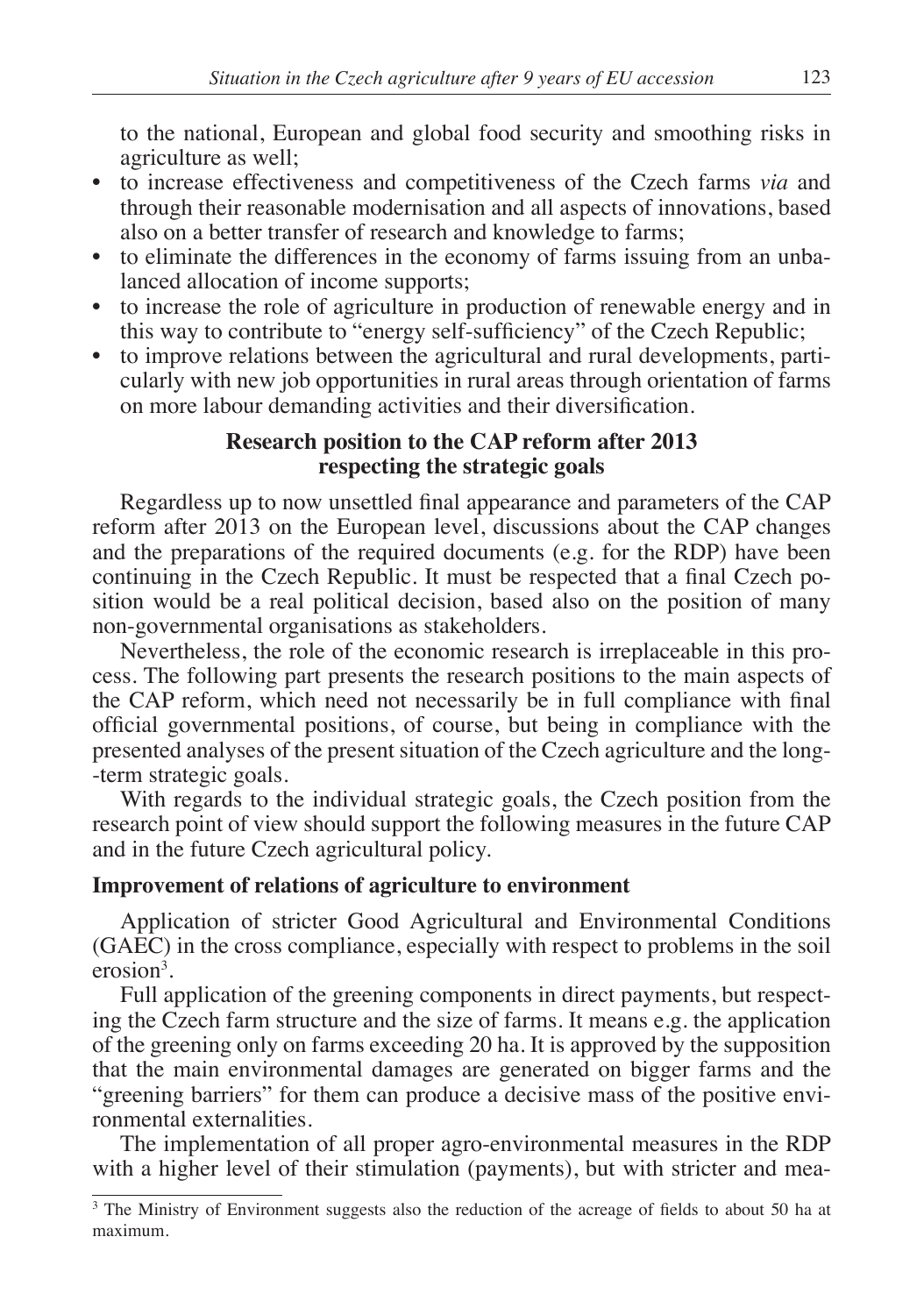surable conditions above the GAEC and the greening conditions for direct payments. In this way to avoid a "double-funding" of the environmental measures under the RDP. In spite of possible higher administrative requirements, the environmental measures shall be more targeted and even tailored to individual farm conditions. Those measures shall be applied e.g. in the watersheds areas, where the agriculture still produces many negative externalities to the detriment of the quality of drinking water (typical and very politically sensitive is the water supply for the Prague region).

The reservation of about 10-12% of the direct payments for coupled payments and the largest part of these payments invest on support to all categories of ruminants. The payments should be delivered per livestock unit (LU), with preferences for breeding on grassland (and LFA), but not per unit of production. By this, a needed growth in the number of heads of ruminants can be expected, with positive effects on the soil quality, but without any state guaranty for the sale of production and farms its market prices.

The continuation of supports for land consolidation, which is very important measure to settle discrepancies between the land use and the land ownership, inherited from the socialistic era. Under this process, priorities to environmental issues should also be given.

Any supports related to risk management and even for larger natural disasters should be conditioned by the realisation of preventive measures on farms, including building up landscape "green elements" such as green zones, balks between fields, etc. On the other hand, investment supports for these purposes can be applied under the RDP.

To apply direct or indirect supports for the increase of the share of own land to the detriment of leased land on farms, to stimulate the internalisation of farm systems in a proper and sustainable care for their own land.

#### **Increase of effectiveness and competitiveness of farms**

As it was mentioned, increase in the effectiveness in the long-time horizon is principally supported by measures related to environment. It can issue in a reduction of the direct payments (Pillar I) to the benefit of supports under the RDP (Pillar II). The reduction could also stimulate a higher orientation of farms on their effectiveness and restructuring, overwhelming their present "sleeping period" under huge income supports.

However, it is generally expected, that a decisive role shall play investment supports for modernisation, restructuring, etc. under the RDP. This expectation should be treated very cautiously.

The investment supports, based also on the Czech analyses, have ambiguous effects: they really improve the economy of supported farms, but some supported farms could anyway invest even without supports. This fact indicates some deadweight losses of the supports. One of the solutions could be to limit the supports only for small and medium size farms, together with a lower total limit of the supports per farm and the budgetary period.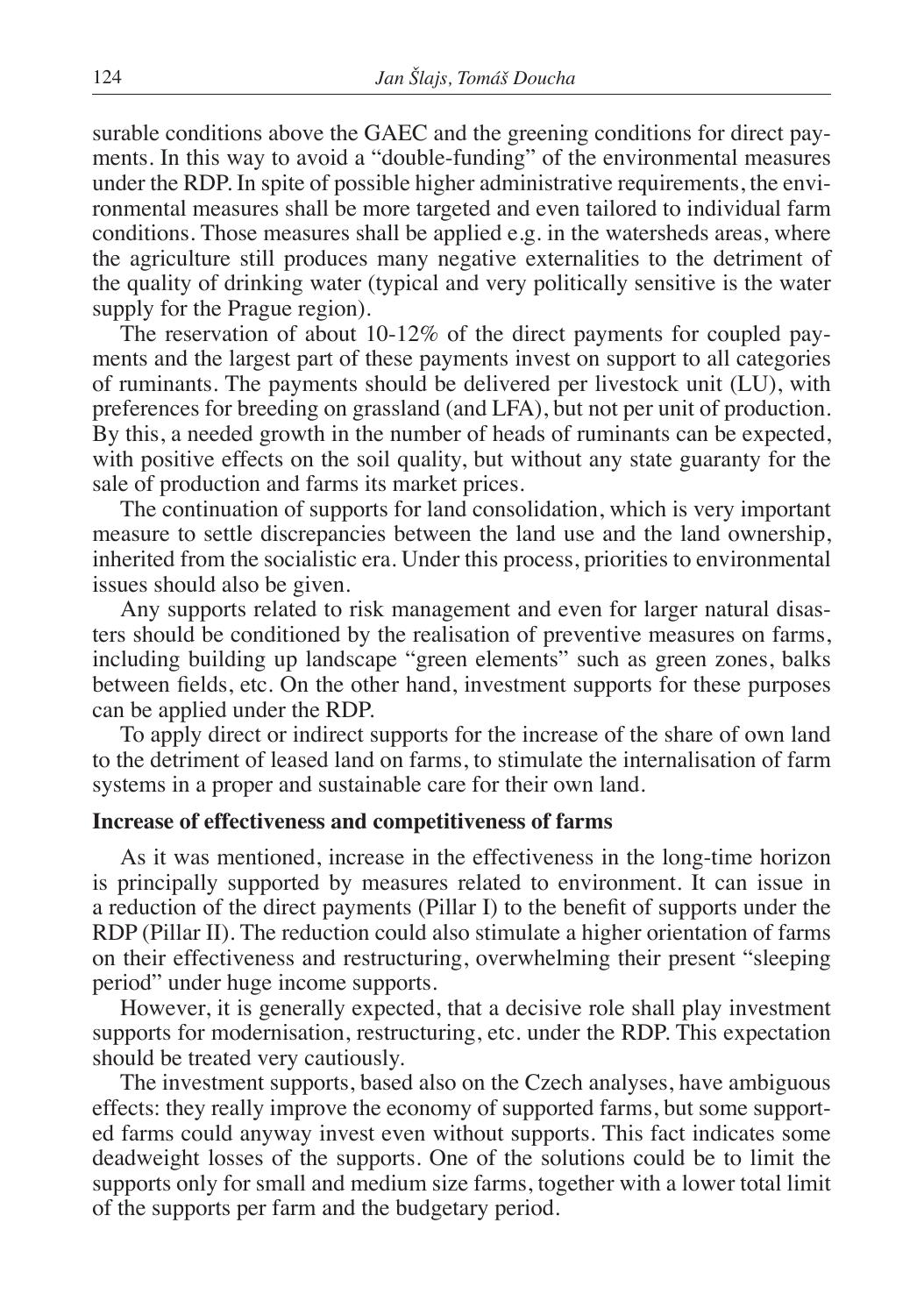The state can give some preferences for the investment supports, e.g. for livestock production, fruits and vegetable production, etc. But there are signals from more research findings on the risks of state failures, on moral hazard problems in the investment supports. From the latest experience supported farms increase production and if there are problems on markets, they ask for higher market price or operational supports.

Generally higher priorities in the investment supports should be given to all aspects of innovations (including the quality of production) and investments in animal welfare, energy savings, wastage treatment, etc.

The economic position of selected commodities with a higher labour inputs (fruits, vegetables, etc.) should not be provided by a higher (coupled) income supports, but with supports on various forms of producer organisations. These supports can be applied on other commodities, of course.

Under the climatic change and expected volatility of markets the risk management will be a serious problem in future. The strategy promotes a holistic approach in this field, more based on the own preventive activities on farms, supported by the effects of direct payments and diversification on farms, and by special (even though) limited policy measures (e.g. by supports of insurance payments).

Nevertheless, much higher stress should be given to the research and technological development, accompanied by improved channels for the transfer of research into practice. The Czech Republic should create an effective Agricultural Knowledge and Innovation System (AKIS) and do its best in the utilisation of the room under the European Innovation Partnership (EIP) and specific forms of co-operations.

#### **Balanced approach to distribution of supports**

The problem is more linked with the distribution of the direct payments and the LFA payments as the decisive parts of income supports. It should be pointed out, that income supports themselves shall not generate the differences in the farm economy among farm categories, like it has been up to now.

First, the income and other supports for small and young farms shall be promoted, improving the age structure on farms and bringing into the sector some "new blood", more flexible in the reaction on policy and market stimuli. It is also one of the ways of increasing the effectiveness on farms.

It is true that the largest part of the income supports is received by a limited number of very large farms, in majority with extensive systems, very low employment and weak links to rural communities. The ceilings and modulations of the supports according to size of farms, but respecting the employment on farms can be accepted.

For the LFA payments any reasonable decrease of the payments should be realised. Above it, the LFA payments (for the new defined Natural Handicapped Areas – NHA) shall respect the new scheme for the payments (on all agricultural land, up to now only on grassland), the present situation in the restructuring of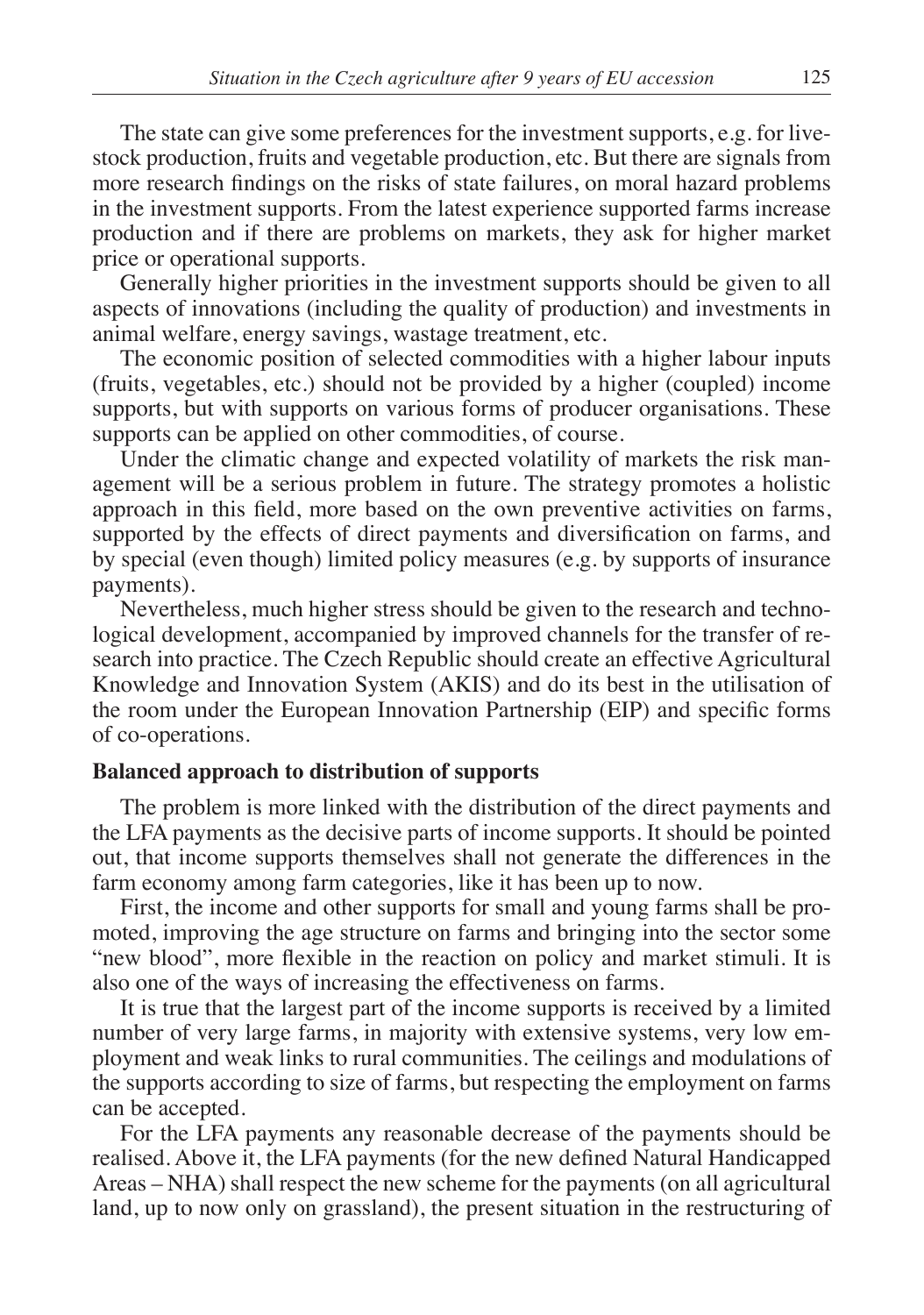LFA farms and the solution in coupled direct payments for ruminants. Special degressive scheme should be prepared for the farms up to now ranged in the LFA, but excluded from the NHA by its new definition.

#### **Agriculture and renewable energy**

It is a politically sensitive goal, whose fulfilment is globally influenced by the competition between food and non-food use of agricultural production and by the care of governments on the level of consumer prices for food. In the Czech Republic it is strengthened by the care of the government on the level of energy prices, which heavily increased after the recent enormous supports for the solar energy. Nevertheless, the Czech agricultural area has huge potential for (even sustainable) increase in the production of the biomass for food and non-food use.

Under supposed EU and domestic future general conditions in the supports on renewable energy (e.g. the reduction of the EU goals in the share of the first generation biofuel to 5%, the announced reduction or even abolition of domestic supports for bio-electricity after 2014, etc.), the development in this field can be to a large extent (even though temporarily) supressed.

However, some investment and operational supports e.g. for biogas stations on farms and for local use should be preserved, but under stricter conditions (utilisation of waste, slurry from pig breeding, etc.; a higher utilisation of produced heat). Nevertheless, many open questions in this field remain for the future.

#### **Agriculture and rural development**

Agriculture has many links to rural areas: job opportunities, the quality of human and social capital, rural infrastructure, etc. Almost all above mentioned policy measures are related to these aspects, particularly:

- specific supports for livestock, fruits and vegetable productions, with the aim to increase job opportunities in rural areas;
- the same applies for supports for diversification of farm activities as a part of the risk management on farms;
- specific supports for small farms and young farmers, which could stimulate more positive externalities in development of the human and social capital in rural areas.

#### **Conclusions**

The presented approach to the strategy for the Czech agriculture, based on the objective analyses of its development after EU accession and under the present CAP, represents the research position for the discussions with the government and with non-governmental organisations. Particularly it concerns the implementation of the strategic goals into policy measures for the CAP after 2013. The research approach can be utilised in the assessment of any real EU and domestic positions for the future CAP, based on political decisions and compromises.